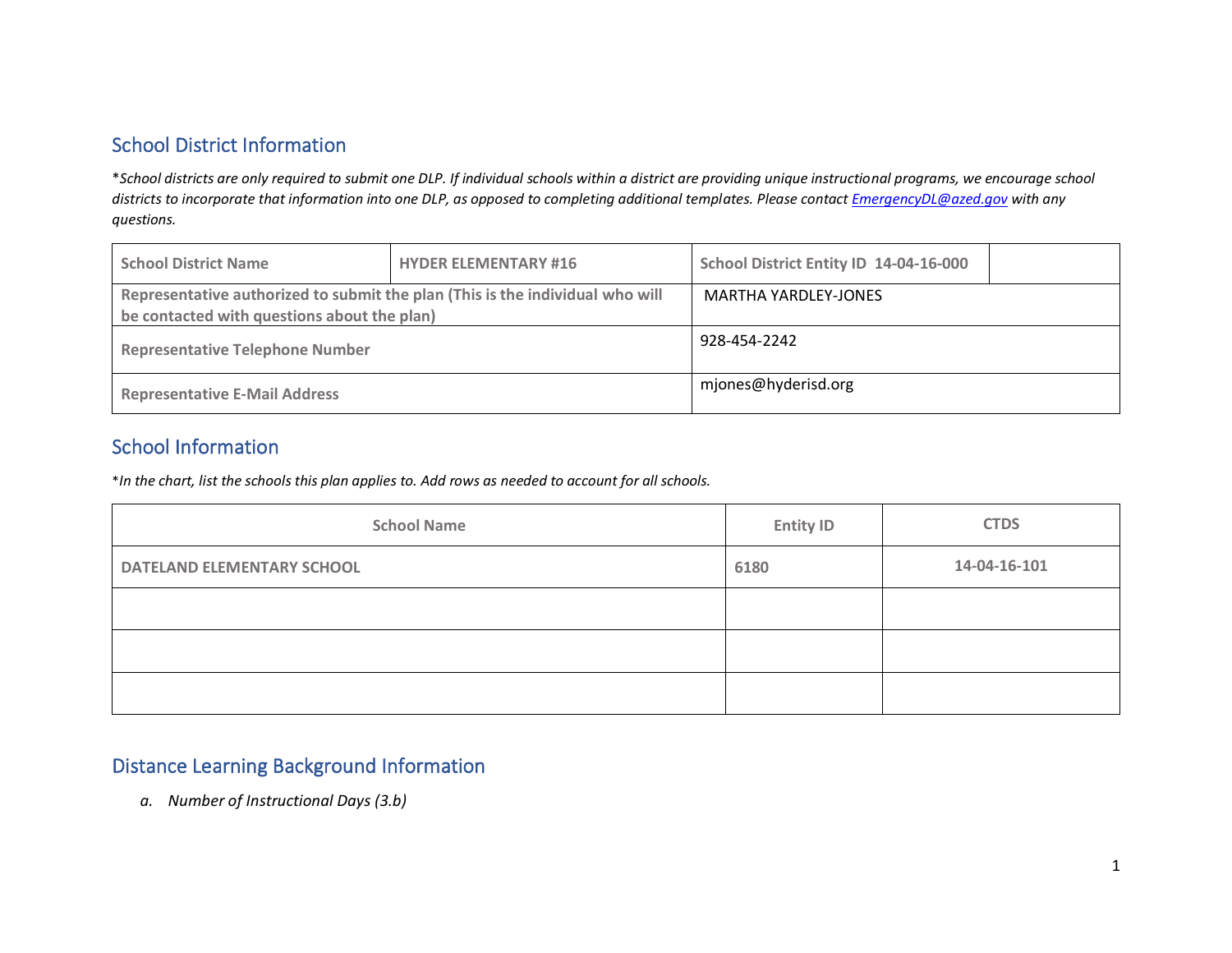*Each school district shall operate for the required 180 days of instruction pursuant to Executive Order 2020-41 (3.b). An exception to this requirement may be granted by the ADE, if the school intended to switch to a different schedule for the 2020-2021 school year. If ADE previously approved the school to operate on a calendar that was not 180 days, but met the number of hours equal to 180 days of instruction, this provision is still met, and no action is required.*

*Please note, pursuant to Executive Order 2020-44 the Arizona Department of Education (ADE) shall conduct an analysis of the need to waive the number of school days that schools are required to provide schooling and the impact of such a waiver by August 31, 2020.*

| How many instructional days will the school district operate for School Year 2020-2021? | 180 |
|-----------------------------------------------------------------------------------------|-----|
| How many instructional days did the school district operate for School Year 2019-2020?  | 180 |

#### *b. Distance Learning Option (3.b)*

| <b>Estimated Enrollment for FY 2021</b>                                                     | 108                                                                                                                                                                                                                                                                                                                                                                                                                                     | <b>Start Date for Distance Learning</b>                                                                          | 8/12/20 |
|---------------------------------------------------------------------------------------------|-----------------------------------------------------------------------------------------------------------------------------------------------------------------------------------------------------------------------------------------------------------------------------------------------------------------------------------------------------------------------------------------------------------------------------------------|------------------------------------------------------------------------------------------------------------------|---------|
| <b>Estimated Number of Students Participating</b><br>in Distance Learning for the Full Year | $\mathbf{0}$                                                                                                                                                                                                                                                                                                                                                                                                                            | <b>Estimated Number of Students</b><br><b>Participating in Distance</b><br>Learning for a Portion of the<br>year | 108     |
| Please choose the option that indicates<br>your proposed duration/plan for distance         | $\Box$ 1. We intend to operate distance learning for the full year for all students.<br>$\square$ 2. We intend to operate distance learning until the for all students.<br>$\square$ 3. We intend to operate distance learning only until the Governor allows schools to fully<br>reopen.                                                                                                                                               |                                                                                                                  |         |
| learning:                                                                                   | $\Box$ 4. We intend to operate distance learning and use a hybrid approach once the Governor<br>allows schools to fully reopen. Hybrid includes distance learning with students learning in the<br>classroom on some days, and from home on other days (i.e. half of the students attend<br>Mon/Wed and half of the students Tues/Thurs, half of the students come each week, etc.).<br>$\square$ 5. Other (Please explain below) - YES |                                                                                                                  |         |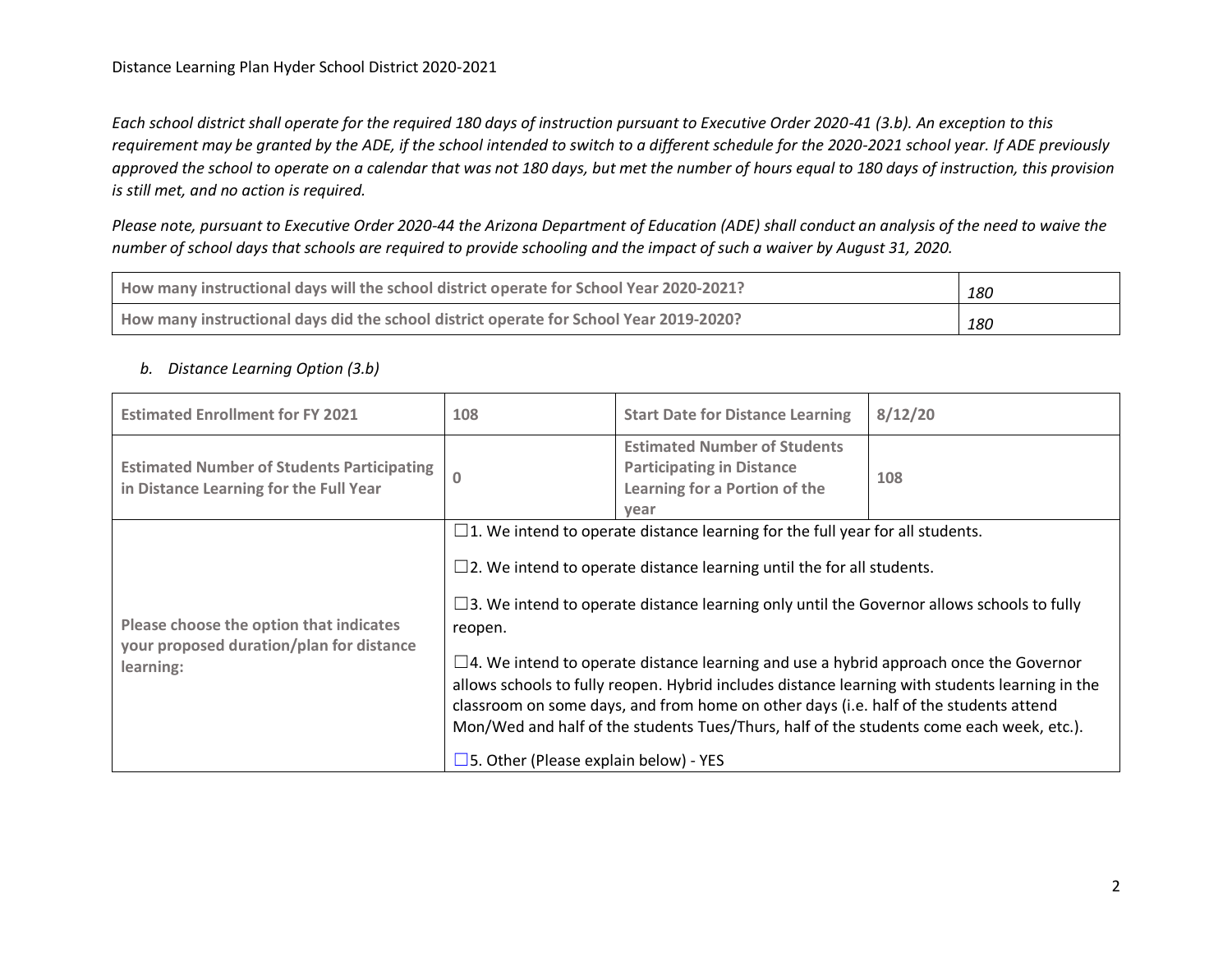**If you chose option 4 or 5 above, please provide a brief narrative explaining the details of the plan you will use:**

When the Hyder District Governing Board decides it is safe for students to return to school, we will transition by having certain grades attend on campus on specific days until we eventually have all grades back on campus. When a grade is not attending in-person on campus, they will continue attending through remote learning. Distance learning will continue to be an option made available for those students whose parents request the remote learning option due to health concerns. Also, if a student attending in-person learning must leave school to quarantine for a period of time, they will be given the opportunity to participate in remote learning during the quarantine period.

| Is the school district requiring students to do distance learning?                                                        | YES        |
|---------------------------------------------------------------------------------------------------------------------------|------------|
| If students are required to do distance learning, is the school district providing a physical location for students to go |            |
| during the same hours of the day AND the same days throughout the week as it did in the FY2020 school year prior to       | <b>YES</b> |
| the school closure?                                                                                                       |            |

*\*In the case of a statewide closure or delay of in-person instruction, the requirement to provide a physical location available for students is waived under the Executive Order 2020-41 until the State permits in-person instruction. If due to a COVID-19 outbreak and pursuant to A.R.S. § 36-787, the Arizona Department of Health Services directs a school to close temporarily in order to appropriately sanitize the facility, the requirement to provide a physical location available for students is waived.* 

## Attendance Tracking (1.a.i, 1.i)

- *Describe how the school district will track attendance for students attending remotely, whether full time or intermittently.* The description must include the specific measures that will be used to determine whether a student participating in DL will be reported as present or absent on days when instruction does not take place in person. Attendance tracking may include methods such as:
	- Communication with their teachers via telephone, ZOOM, MS Teams, or other digital meeting software.
	- Student participation in a virtual meeting or classroom session (ZOOM, MS TEAMS, Google Meets, etc.)
	- Daily assignments completed and submitted by the student.
	- A parent attestation or documentation of time spent on educational activities.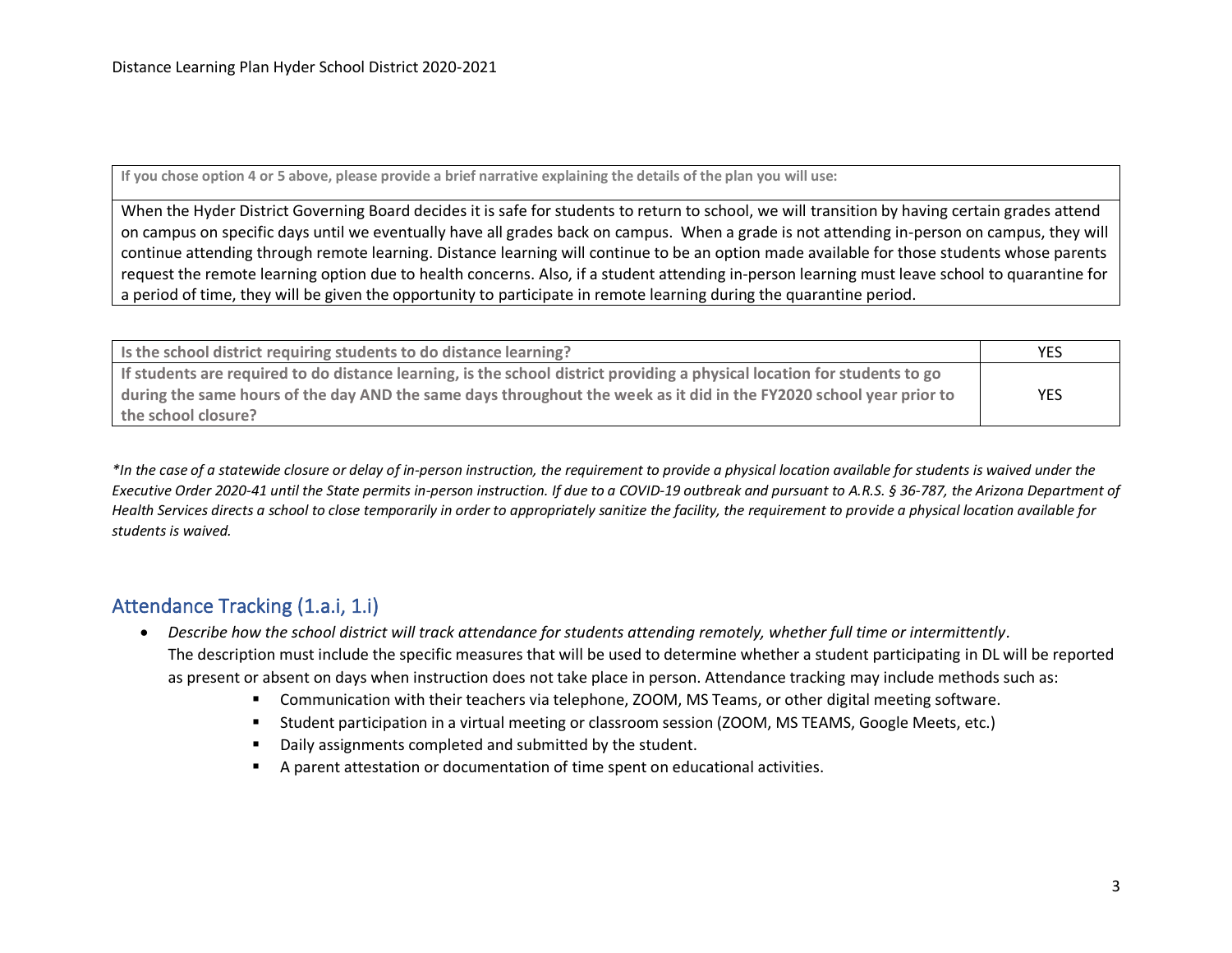*The school district is advised that the ADE will continue to issue guidance on the topic of attendance, and should closely monitor updated information related to these expectations. Current guidance can be found here:* [https://www.azed.gov/finance/school-finance-guidance-for](https://www.azed.gov/finance/school-finance-guidance-for-covid-19/)[covid-19/](https://www.azed.gov/finance/school-finance-guidance-for-covid-19/)

| <b>Action Step(s)</b>                                                                                                                                                                                                                                                                                                                                                                                                                                                                                           | <b>Person(s) Responsible</b>                                                                                                                                                                                                                                                                                                                                                                                                                                                                                                                    | <b>Frequency and/or Timing</b>                                                                                                  | <b>Evidence of Implementation</b>                                                                             |
|-----------------------------------------------------------------------------------------------------------------------------------------------------------------------------------------------------------------------------------------------------------------------------------------------------------------------------------------------------------------------------------------------------------------------------------------------------------------------------------------------------------------|-------------------------------------------------------------------------------------------------------------------------------------------------------------------------------------------------------------------------------------------------------------------------------------------------------------------------------------------------------------------------------------------------------------------------------------------------------------------------------------------------------------------------------------------------|---------------------------------------------------------------------------------------------------------------------------------|---------------------------------------------------------------------------------------------------------------|
| Students will be counted as present for<br>DL instruction if they participate in<br>ZOOM of Google Meets lessons with<br>their class.<br>Students will be counted as present for<br>DL instruction if there is communication<br>between the parent/student and the<br>teacher via phone, email, Messenger or<br>FaceTime.<br>Students will be counted as present for<br>DL instruction if an assignment is turned<br>into the teacher via Google Classroom,<br>email, or text photo/video of the<br>assignment. | Classroom teacher or Special Education<br>Teacher will be responsible for<br>scheduling daily classes using Google<br>Meets or Zoom. Attendance will be<br>taken at this time.<br>Teachers will be responsible for<br>contacting parents if their child does not<br>log on to their class. They will also have<br>daily office hours where students can<br>contact them allowing the teacher to<br>give them credit for attendance.<br>Teachers will be responsible for<br>reporting their daily student attendance<br>to the attendance clerk. | Attendance will be taken daily and will<br>be entered by 3:00 pm to account for<br>different methods of attendance<br>tracking. | Attendance is tracked daily on<br>attendance logs by teachers.<br>Synergy records<br><b>Attestation forms</b> |
| Students will be counted as present for<br>DL instruction if the parent attests to the<br>time spent on educational activities for<br>their child.                                                                                                                                                                                                                                                                                                                                                              | The attendance clerk will be responsible<br>for entering the attendance into synergy.<br>Parents will be responsible for<br>completing any attestation forms on<br>behalf of their child.                                                                                                                                                                                                                                                                                                                                                       |                                                                                                                                 |                                                                                                               |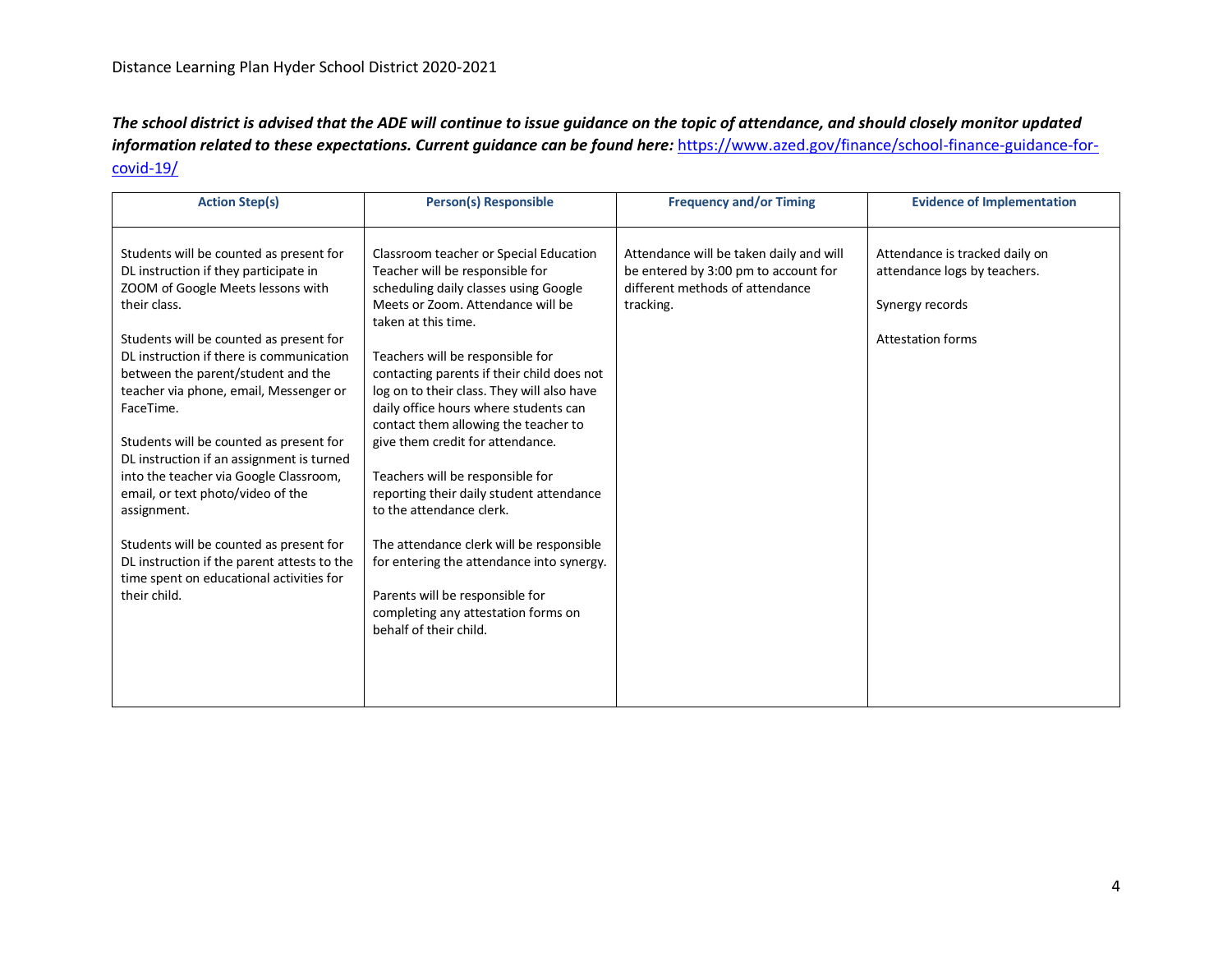| <b>Action Step(s)</b>                                                                                                             | <b>Person(s) Responsible</b>                                                      | <b>Frequency and/or Timing</b> | <b>Evidence of Implementation</b>                 |
|-----------------------------------------------------------------------------------------------------------------------------------|-----------------------------------------------------------------------------------|--------------------------------|---------------------------------------------------|
| Teachers will keep registers of student<br>participation and daily attendance.                                                    | Classroom teachers or Special Ed teacher<br>and Paraprofessionals                 | Daily                          | Teacher registers and Computer Program<br>Records |
| Parents will be contacted at a minimum<br>of once per week.                                                                       | Classroom teacher or Paraprofessional                                             | At least Weekly                | Teacher registers and logs                        |
| If contact by the classroom teacher fails<br>the district office will call parents and a<br>home visit will be planned if needed. | District Office Staff and Curriculum<br>Coordinator                               | Daily if needed                | District office contact logs                      |
| Communication logs will be discussed in<br>team meetings if there are any concerns.                                               | Team Supervisors – Chandra Mann, Joan<br>Wesner & Laura Soto                      | Weekly                         | <b>Meeting Minutes</b>                            |
| Communication logs will be turned in to<br>the office.                                                                            | District Superintendent will review all<br>communication concerns at least weekly | Weekly                         | <b>Communication Logs</b>                         |

*a. Describe the efforts the school district will make to ensure all enrolled students are contacted and in communication on a regular basis.* 

# Teacher and Staff Expectations and Support (1.a.ii)

*a. Describe expectations of teachers and other staff working virtually.*

| <b>Action Step(s)</b>                                                                                                                                                                                                   | <b>Person(s) Responsible</b>                                                                                                                                        | <b>Frequency and/or Timing</b>           | <b>Evidence of Implementation</b>                                                      |
|-------------------------------------------------------------------------------------------------------------------------------------------------------------------------------------------------------------------------|---------------------------------------------------------------------------------------------------------------------------------------------------------------------|------------------------------------------|----------------------------------------------------------------------------------------|
| Teachers and staff will work on campus<br>during the school closure unless they<br>have been approved to work from home.<br>Classroom teachers will conduct a<br>Zoom/Google Meets instructional<br>presentation daily. | Staff will check in with their team lead<br>supervisor and hourly staff will be<br>responsible for signing in at the office.                                        | Daily: Monday-Friday                     | Schedules and sign $-$ in sheets.<br>Teacher grade books, lesson plans and<br>journals |
| Instructional staff (teachers and<br>paraprofessionals) will be trained in<br>Google Classroom/Meetings and Zoom.                                                                                                       | The Superintendent will offer training<br>sessions before the start of school via<br>distance learning and continue to offer<br>training when a need is discovered. | Before the start of school and as needed | Training agendas, logs and completion<br>certificates                                  |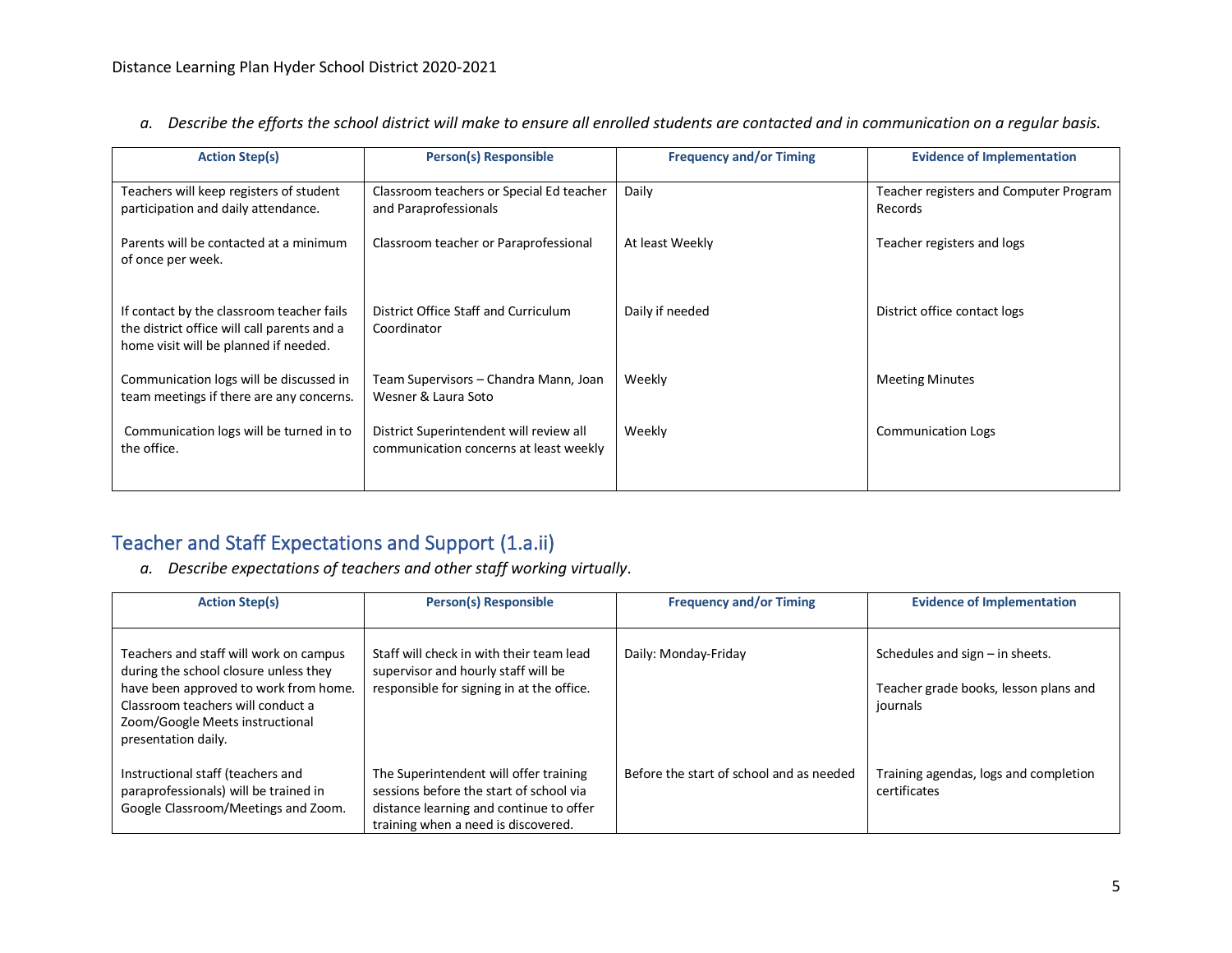| Classroom Teachers and<br>Paraprofessionals<br>Classroom teachers will have Zoom time<br>scheduled daily to assist individual<br>students with their lessons. | Daily: Monday-Friday | Lesson plans and schedules |
|---------------------------------------------------------------------------------------------------------------------------------------------------------------|----------------------|----------------------------|
|---------------------------------------------------------------------------------------------------------------------------------------------------------------|----------------------|----------------------------|

- *b. Describe commitments on delivery of employee support services including but not limited to:*
	- o *Human resource policies and support for employees; and*
	- o *Regular communication from the administration.*

| <b>Action Step(s)</b>                                                                                                                                                                                                                                                | <b>Person(s) Responsible</b>                                                                                       | <b>Frequency and/or Timing</b>                                                                      | <b>Evidence of Implementation</b>                                              |
|----------------------------------------------------------------------------------------------------------------------------------------------------------------------------------------------------------------------------------------------------------------------|--------------------------------------------------------------------------------------------------------------------|-----------------------------------------------------------------------------------------------------|--------------------------------------------------------------------------------|
| The district/school will ensure that<br>distance learning technology is available<br>to staff and provide them the training<br>needed to enable them to use the<br>technology and instructional programs.<br>All necessary supplies and support will<br>be provided. | Superintendent - Martha Jones<br>Office Staff - Nubia Gonzalez & Ana Soto<br>Technology Director - Candy St. Clair | On a daily basis as needed                                                                          | Training agendas and logs                                                      |
| Available services and programs, such as<br>FMLA, COVID leave, etc. will be shared in<br>meetings and posted on campus, and<br>also emailed to staff when requested.                                                                                                 | Superintendent, Martha Jones, will<br>notify staff regarding these services.                                       | Information will be communicated to<br>staff on a quarterly basis and more<br>frequently if needed. | Posters about COVID leave, FMLA, etc<br>hung around campus.<br>Meeting agendas |
| Return to school meeting and Group<br>Zoom meetings to discuss policies and<br>procedures and any concerns the staff<br>has.                                                                                                                                         | Curriculum Coordinator - Laura Soto<br>Superintendent - Martha Jones                                               | August $3^{rd}$ – Return to School Meeting<br>And other meetings as needed                          | Meeting agendas                                                                |

#### *c. Describe how professional development will be provided to employees.*

| <b>Action Step(s)</b>                                                         | <b>Person(s) Responsible</b> | <b>Frequency and/or Timing</b> | <b>Evidence of Implementation</b> |
|-------------------------------------------------------------------------------|------------------------------|--------------------------------|-----------------------------------|
| The Constitution for the change is and constitution which will be Constituted |                              |                                |                                   |

**List Specific Professional Development Topics That Will Be Covered**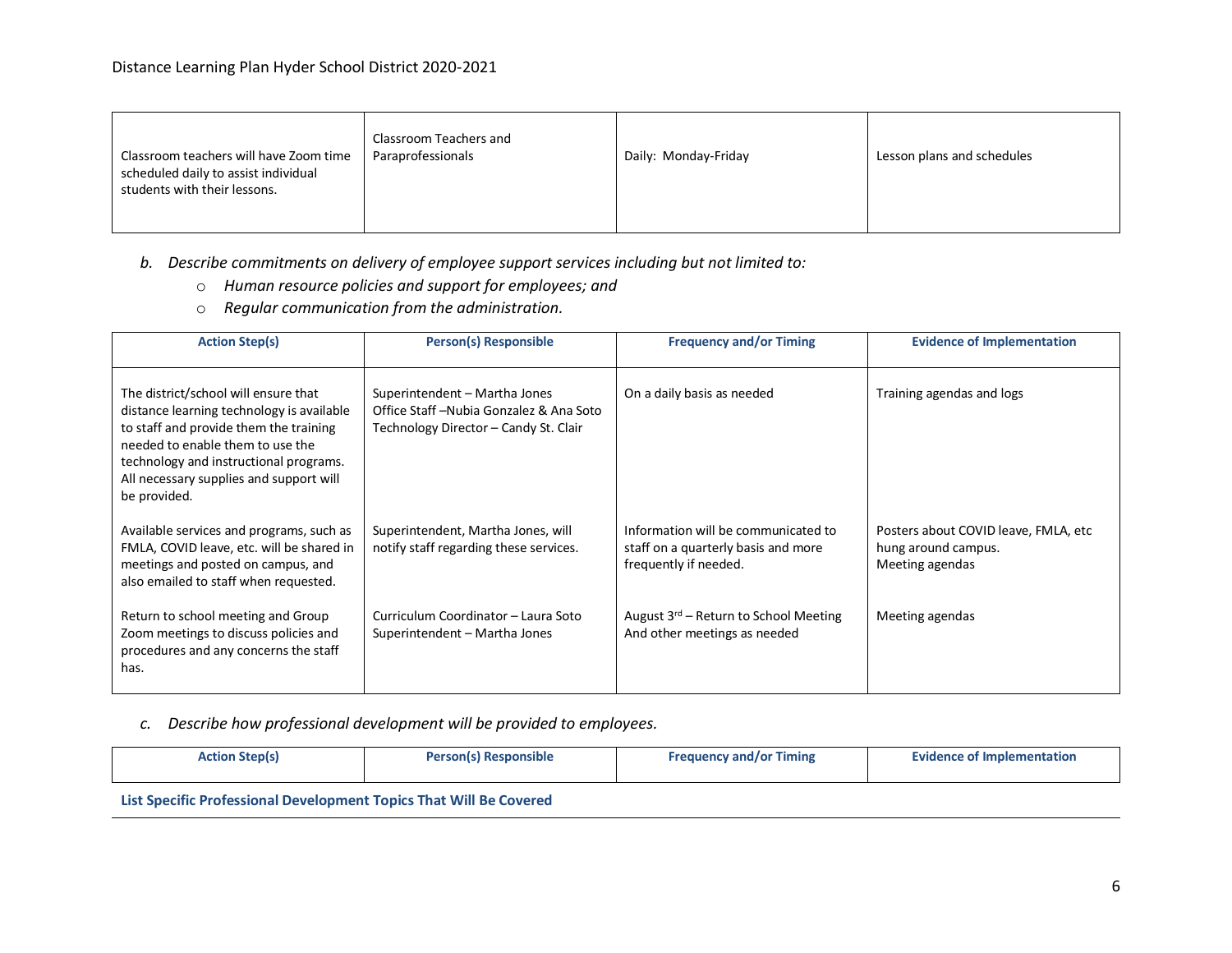Zoom Instruction, Google Classroom, Uploading assignments, Teach for Success Protocol, Achieve 3000 and Smarty Ants, Edgenuity (upper grades), IXL, and ABC Mouse (primary). Other professional development regarding safety protocols regarding COVID-19 will be provided.

## Connectivity (1.a.iii)

*Check the boxes below to indicate which was/will be used to ensure each student, teacher, and staff member has access to a device and internet connectivity if the plan relies on online learning.*

|                                                                | <b>Students</b> | <b>Teachers</b> | <b>Staff</b> |
|----------------------------------------------------------------|-----------------|-----------------|--------------|
| <b>What was Used to Establish Need?</b>                        |                 |                 |              |
| Questionnaire                                                  | X               |                 |              |
| <b>Personal Contact and Discussion</b>                         | X               | x               | x            |
| Needs Assessment-Available data                                |                 |                 |              |
| Other:                                                         |                 |                 |              |
| What will be Used to Respond to Need?                          |                 |                 |              |
| Loaner Device (laptop/tablet)                                  | x               | x               | X            |
| WIFI Hot Spot                                                  | X               | X               | x            |
| Supplemental Utility Support (Internet)                        |                 | X               | x            |
| Other:                                                         |                 |                 |              |
| When will stakeholders have access to IT Support Availability? |                 |                 |              |
| <b>Traditional School Hours</b>                                | x               | x               | x            |
| <b>Extended Weekday Hours</b>                                  |                 |                 |              |
| 24/7 Support                                                   |                 |                 |              |
| Other:                                                         |                 |                 |              |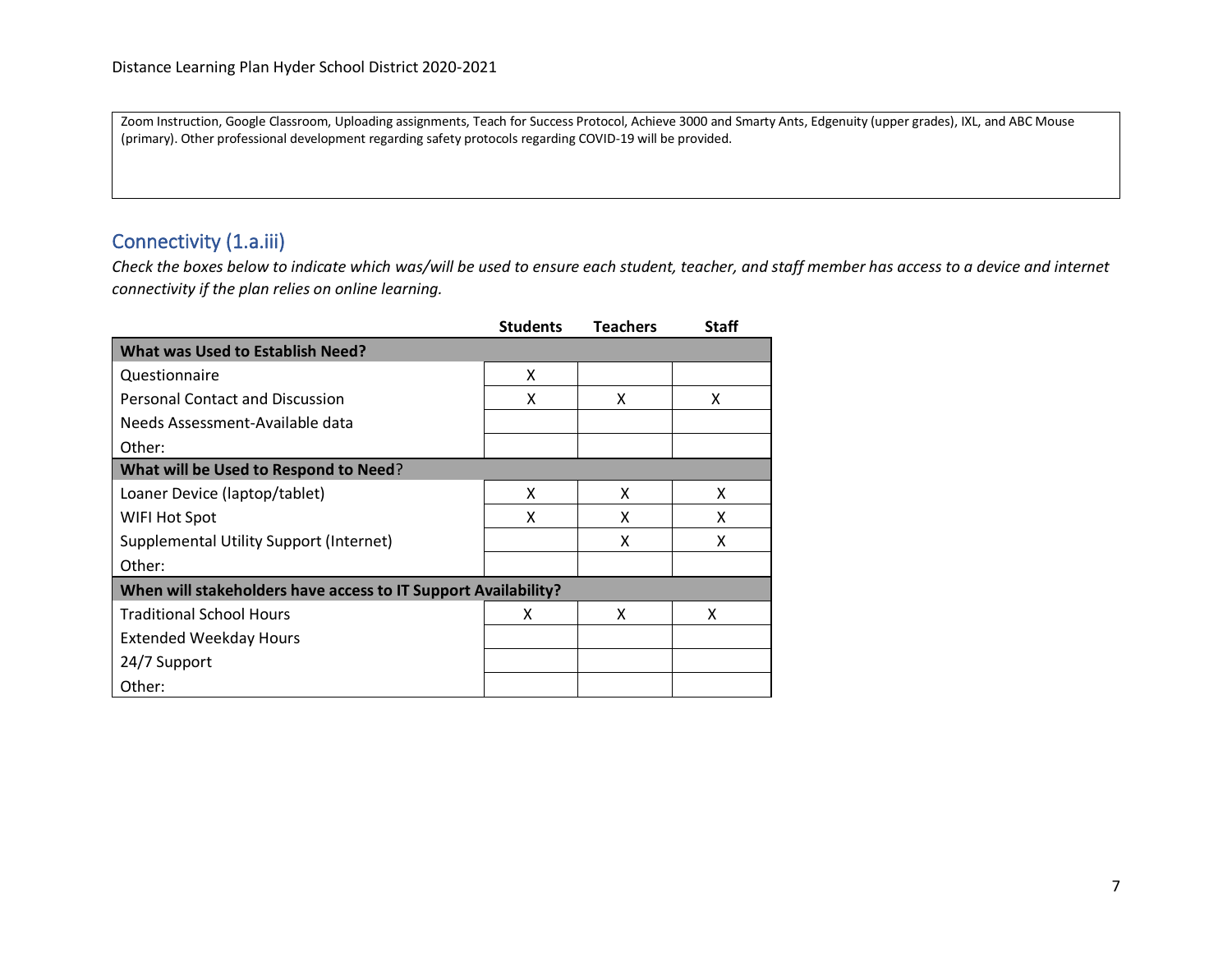### Instructional Methods and Monitoring Learning (1.a.iii)

*a. In the tables below, list the methods that will be used to deliver instruction (i.e. Direct Instruction via Zoom, Independent Study, Project Based Learning via a menu of options), the content provider or program to be used (i.e. Edgenuity, Journeys, Saxon Math), and the Formative and Summative Assessment Strategies to be used, as well as the frequency of those assessments.*

|              | Instructional Methods, Content Delivery, and Monitoring Student Learning (Math) |                          |                                 |                                 |  |
|--------------|---------------------------------------------------------------------------------|--------------------------|---------------------------------|---------------------------------|--|
|              | <b>Educational Delivery</b>                                                     | Content Provider/Program | <b>Formative Assessment</b>     | Summative Assessment            |  |
|              | Methodologies                                                                   | Used                     | <b>Strategies and Frequency</b> | <b>Strategies and Frequency</b> |  |
| Kindergarten | Direct Instruction via Zoom,                                                    | Go Math by Houghton      | NWEA Testing - 3 (August/       | Houghton Mifflin has            |  |
|              | Google Classroom, Google                                                        | Mifflin,                 | September-December-May)         | summative assessments at        |  |
|              | <b>Meets</b>                                                                    | Beyond Textbooks and IXL | Beyond Textbooks and/or         | the end of each unit.           |  |
|              |                                                                                 |                          | Go Math assessments will        |                                 |  |
|              |                                                                                 |                          | occur daily/weekly              |                                 |  |
|              |                                                                                 |                          |                                 |                                 |  |
| $1 - 3$      | Direct Instruction via Zoom,                                                    | Go Math by Houghton      | NWEA Testing - 3 (August/       | Houghton Mifflin has            |  |
|              | Google Classroom, Google                                                        | Mifflin,                 | September-December-May)         | summative assessments at        |  |
|              | <b>Meets</b>                                                                    | IXL, Splash Math, Beyond | Beyond Textbooks and/or         | the end of each unit.           |  |
|              |                                                                                 | <b>Textbooks</b>         | Go Math assessments will        |                                 |  |
|              |                                                                                 |                          | occur daily/weekly              |                                 |  |
|              |                                                                                 |                          |                                 |                                 |  |
| $4 - 6$      | Direct Instruction via Zoom,                                                    | Go Math by Houghton      | NWEA Testing - 3 (August-       | Houghton Mifflin has            |  |
|              | Google Classroom, Google                                                        | Mifflin,                 | September-December-May)         | summative assessments at        |  |
|              | <b>Meets</b>                                                                    | IXL, Beyond Textbooks    | Beyond Textbooks and/or         | the end of each unit.           |  |
|              |                                                                                 |                          | Go Math assessments will        |                                 |  |
|              |                                                                                 |                          | occur daily/weekly              |                                 |  |
|              |                                                                                 |                          |                                 |                                 |  |
| $7 - 8$      | Direct Instruction via Zoom,                                                    | Go Math by Houghton      | NWEA Testing - 3 (August/       | Houghton Mifflin has            |  |
|              | Google Classroom, Google                                                        | Mifflin,                 | September-December-May)         | summative assessments at        |  |
|              | <b>Meets</b>                                                                    | IXL, Beyond Textbooks    | Beyond Textbooks and/or         | the end of each unit.           |  |
|              |                                                                                 |                          | Go Math assessments will        |                                 |  |
|              |                                                                                 |                          | occur daily/weekly              |                                 |  |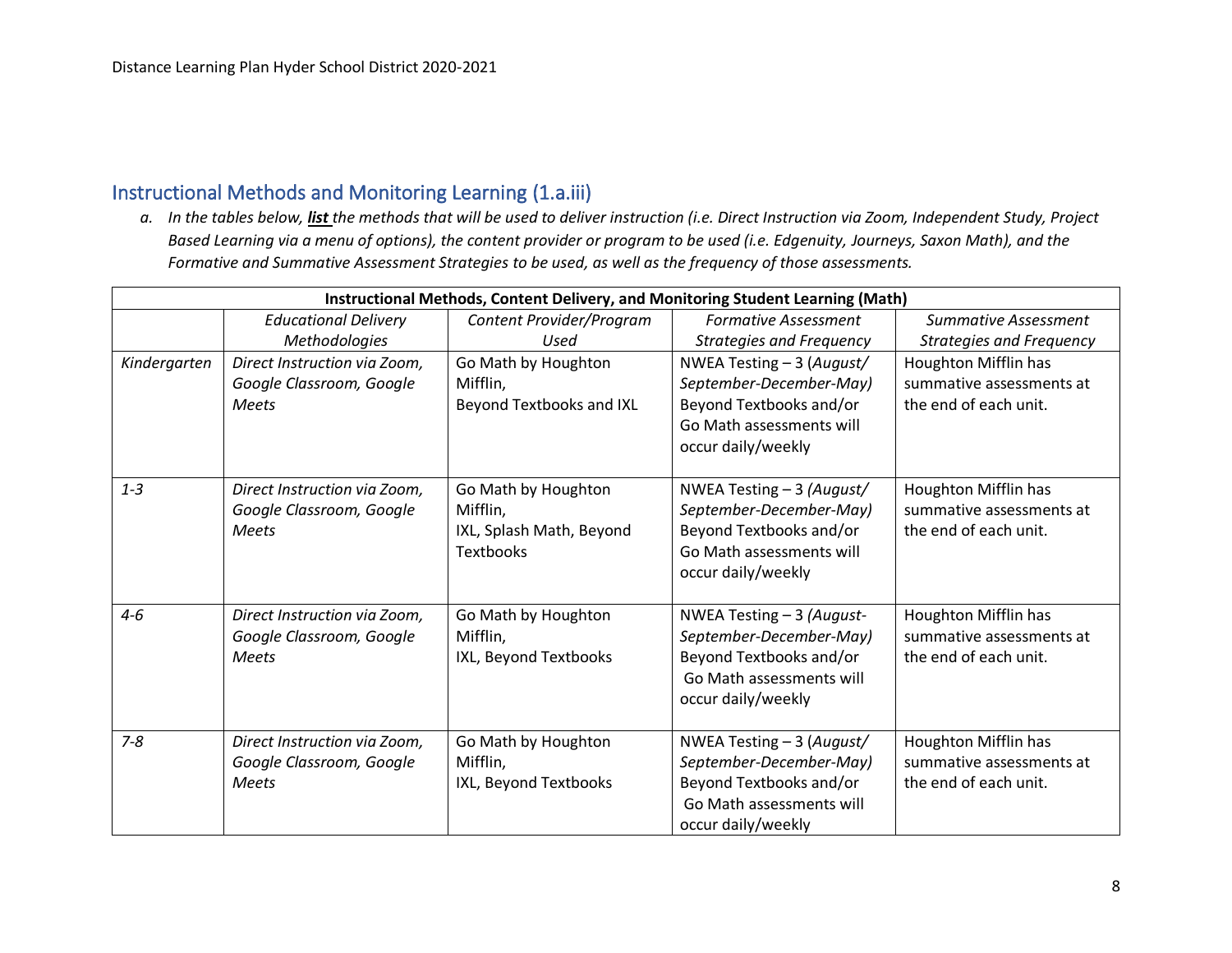| $Q - 1.7$<br>J 14 | N/A | N/A | N/A | N/4 |
|-------------------|-----|-----|-----|-----|

|              | Instructional Methods, Content Delivery, and Monitoring Student Learning (ELA) |                              |                                 |                                 |  |
|--------------|--------------------------------------------------------------------------------|------------------------------|---------------------------------|---------------------------------|--|
|              | <b>Educational Delivery</b>                                                    | Content Provider/Program     | <b>Formative Assessment</b>     | <b>Summative Assessment</b>     |  |
|              | Methodologies                                                                  | Used                         | <b>Strategies and Frequency</b> | <b>Strategies and Frequency</b> |  |
| Kindergarten | Direct Instruction via Zoom,                                                   | Journeys by Houghton         | NWEA Testing - 3 (August/       | Houghton Mifflin has            |  |
|              | Google Classroom, Google                                                       | Mifflin,                     | September-December-May)         | summative assessments at        |  |
|              | <b>Meets</b>                                                                   | IXL, Smarty Ants, ABC Mouse  | Beyond Textbooks and/or         | the end of each unit.           |  |
|              |                                                                                |                              | Journeys assessments will       |                                 |  |
|              |                                                                                |                              | occur weekly                    |                                 |  |
| $1 - 3$      | Direct Instruction via Zoom,                                                   | Journeys by Houghton         | NWEA Testing - 3 (August/       | Houghton Mifflin has            |  |
|              | Google Classroom, Google                                                       | Mifflin,                     | September-December-May)         | summative assessments at        |  |
|              | <b>Meets</b>                                                                   | IXL, Smarty Ants, ABC Mouse, | Beyond Textbooks and/or         | the end of each unit.           |  |
|              |                                                                                | LEXIA, Readworks             | Journeys assessments will       |                                 |  |
|              |                                                                                |                              | occur weekly.                   |                                 |  |
|              |                                                                                |                              |                                 |                                 |  |
| $4 - 6$      | Direct Instruction via Zoom,                                                   | Journeys by Houghton         | NWEA Testing - 3 (August/       | Houghton Mifflin has            |  |
|              | Google Classroom, Google                                                       | Mifflin,                     | September-December-May)         | summative assessments at        |  |
|              | <b>Meets</b>                                                                   | IXL, Achieve 3000, LEXIA,    | Beyond Textbooks and/or         | the end of each unit.           |  |
|              |                                                                                | Readworks                    | Journeys assessments will       |                                 |  |
|              |                                                                                |                              | occur weekly.                   |                                 |  |
| $7 - 8$      | Direct Instruction via Zoom,                                                   | Journeys by Houghton         | NWEA Testing - 3 (August/       | Houghton Mifflin and            |  |
|              | Google Classroom, Google                                                       | Mifflin,                     | September-December-May)         | <b>Edgenuity has summative</b>  |  |
|              | <b>Meets</b>                                                                   | IXL, Achieve 3000, LEXIA,    | Beyond Textbooks and/or         | assessments at the end of       |  |
|              |                                                                                | Edgenuity                    | Journeys assessments will       | each unit.                      |  |
|              |                                                                                |                              | occur weekly.                   |                                 |  |
| $9 - 12$     | N/A                                                                            | N/A                          | N/A                             | N/A                             |  |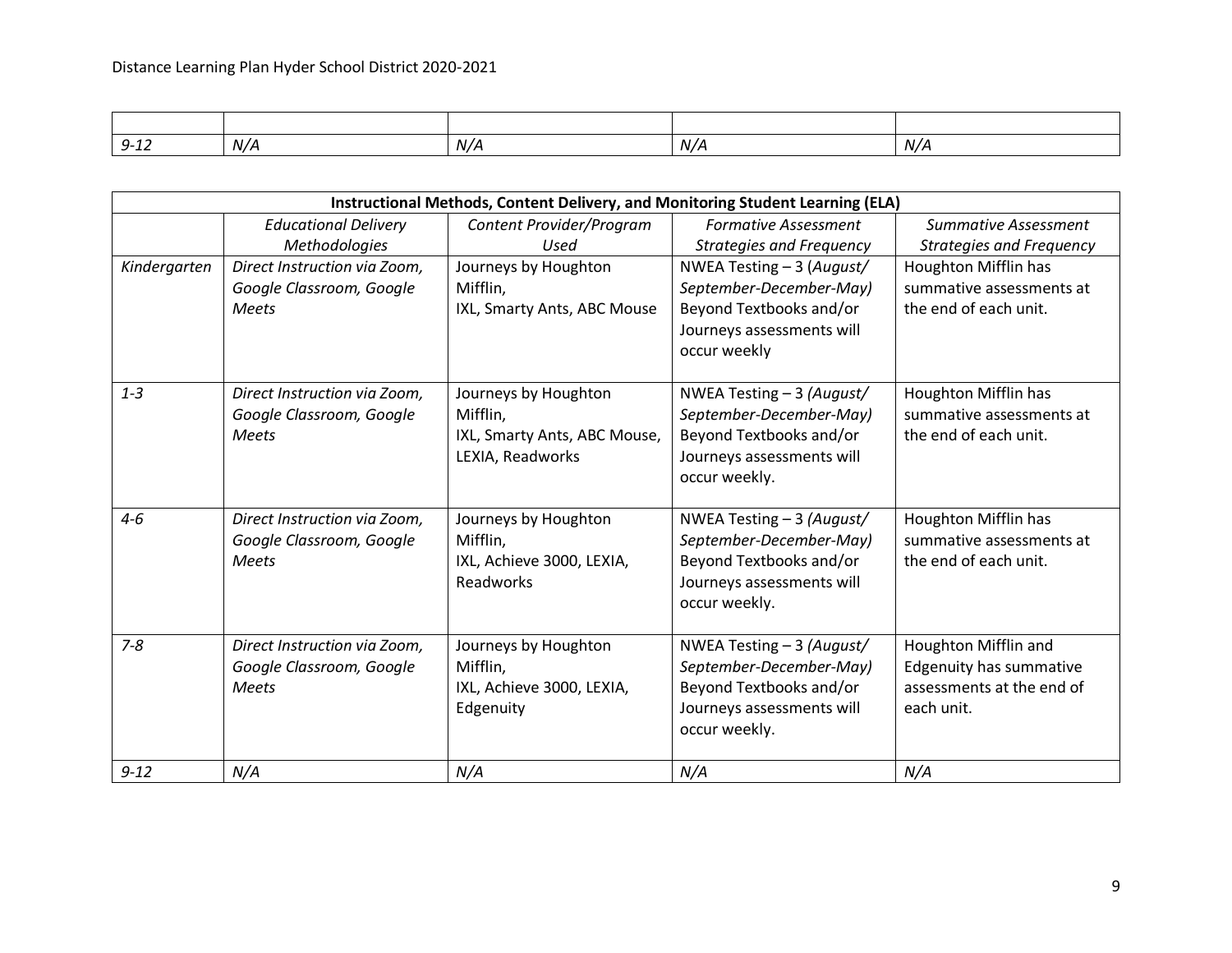|              | Instructional Methods, Content Delivery, and Monitoring Student Learning (Science) |                                                                   |                                                                                                                                                |                                                                             |  |
|--------------|------------------------------------------------------------------------------------|-------------------------------------------------------------------|------------------------------------------------------------------------------------------------------------------------------------------------|-----------------------------------------------------------------------------|--|
|              | <b>Educational Delivery</b>                                                        | Content Provider/Program                                          | <b>Formative Assessment</b>                                                                                                                    | Summative Assessment                                                        |  |
|              | Methodologies                                                                      | Used                                                              | <b>Strategies and Frequency</b>                                                                                                                | <b>Strategies and Frequency</b>                                             |  |
| Kindergarten | Direct Instruction via Zoom,<br>Google Classroom, Google<br><b>Meets</b>           | <b>Beyond Textbooks</b>                                           | Formative assessments from<br><b>Beyond Textbooks or</b><br>teacher/district made will be<br>used to check for<br>understanding                | <b>Benchmark assessments</b>                                                |  |
| $1 - 3$      | Direct Instruction via Zoom,<br>Google Classroom, Google<br><b>Meets</b>           | <b>Beyond Textbooks, IXL</b>                                      | Formative assessments from<br>Beyond Textbooks or<br>teacher/district made will be<br>used to check for<br>understanding.                      | <b>Benchmark assessments</b>                                                |  |
| $4 - 6$      | Direct Instruction via Zoom,<br>Google Classroom, Google<br><b>Meets</b>           | Beyond Textbooks, Buckle<br>Down Science/Triumph<br>Learning, IXL | Formative assessments from<br>Buckle Down, Beyond<br>Textbooks or teacher/district<br>made will be used to check<br>for understanding.         | <b>Buckle Down has summative</b><br>assessments at the end of<br>each unit. |  |
| $7 - 8$      | Direct Instruction via Zoom,<br>Google Classroom, Google<br><b>Meets</b>           | Beyond Textbooks, Buckle<br>Down Science/Triumph<br>Learning, IXL | Formative assessments from<br><b>Buckle Down, Beyond</b><br>Textbooks or teacher/<br>District made will be used to<br>check for understanding. | <b>Buckle Down has summative</b><br>assessment at the end of<br>each unit   |  |
| $9 - 12$     | N/A                                                                                | N/A                                                               | N/A                                                                                                                                            | N/A                                                                         |  |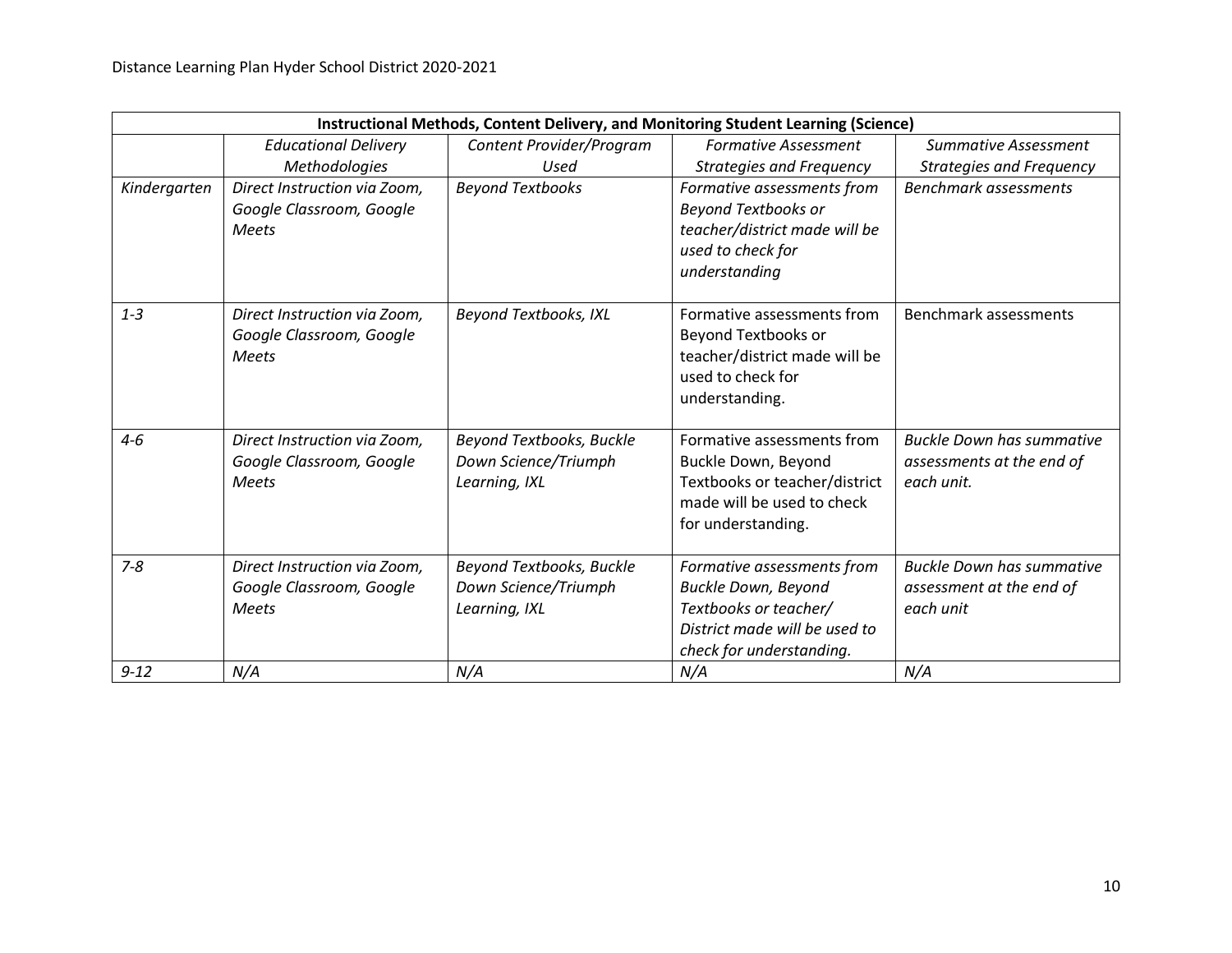|              | Instructional Methods, Content Delivery, and Monitoring Student Learning (Other Content Areas) |                                  |                                 |                                 |  |
|--------------|------------------------------------------------------------------------------------------------|----------------------------------|---------------------------------|---------------------------------|--|
|              | <b>Educational Delivery</b>                                                                    | Content Provider/Program         | <b>Formative Assessment</b>     | <b>Summative Assessment</b>     |  |
|              | Methodologies                                                                                  | Used                             | <b>Strategies and Frequency</b> | <b>Strategies and Frequency</b> |  |
| Kindergarten | Direct Instruction via Zoom,                                                                   | <b>Beyond Textbooks</b>          | Formative assessments from      | <b>Benchmark assessments</b>    |  |
|              | Google Classroom, Google                                                                       |                                  | <b>Beyond Textbooks or</b>      |                                 |  |
|              | <b>Meets</b>                                                                                   |                                  | teacher/district made will be   |                                 |  |
|              |                                                                                                |                                  | used to check for               |                                 |  |
|              |                                                                                                |                                  | understanding                   |                                 |  |
| $1 - 3$      | Direct Instruction via                                                                         | <b>Beyond Textbooks, Studies</b> | Formative assessments from      | <b>Benchmark assessments</b>    |  |
|              | Zoom, Ggoogle Classroom,                                                                       | Weekly, IXL                      | <b>Beyond Textbooks or</b>      |                                 |  |
|              | Google Meets                                                                                   |                                  | teacher/district made will be   |                                 |  |
|              |                                                                                                |                                  | used to check for               |                                 |  |
|              |                                                                                                |                                  | understanding                   |                                 |  |
| $4 - 6$      | Direct Instruction via Zoom,                                                                   | <b>Beyond Textbooks, IXL</b>     | Formative assessments from      | <b>Benchmark assessments</b>    |  |
|              | Google Classroom, Google                                                                       |                                  | <b>Beyond Textbooks or</b>      |                                 |  |
|              | <b>Meets</b>                                                                                   |                                  | teacher/district made will be   |                                 |  |
|              |                                                                                                |                                  | used to check for               |                                 |  |
|              |                                                                                                |                                  | understanding                   |                                 |  |
| $7 - 8$      | Direct Instruction via Zoom,                                                                   | The Constitution/Scott           | Formative assessments from      | Publisher's end of unit         |  |
|              | Google Classroom, Google                                                                       | Foresman, The American           | <b>Beyond Textbooks or</b>      | assessments and/or              |  |
|              | <b>Meets</b>                                                                                   | Journey/Glencoe, IXL             | Publisher/district made         | benchmark assessments           |  |
|              |                                                                                                |                                  | assessments will be used to     |                                 |  |
|              |                                                                                                |                                  | check for understanding.        |                                 |  |
| $9 - 12$     | N/A                                                                                            | N/A                              | N/A                             | N/A                             |  |

| Instructional Methods, Remote Training and Monitoring Student Learning (CTEDs, in lieu of requirements outlined in<br>A.R.S. $\S$ 15-391(4)(d)) |                             |                          |                                 |                                 |  |
|-------------------------------------------------------------------------------------------------------------------------------------------------|-----------------------------|--------------------------|---------------------------------|---------------------------------|--|
|                                                                                                                                                 |                             |                          |                                 |                                 |  |
|                                                                                                                                                 | <b>Educational Delivery</b> | Content Provider/Program | <b>Formative Assessment</b>     | Summative Assessment            |  |
|                                                                                                                                                 | Methodologies               | Used                     | <b>Strategies and Frequency</b> | <b>Strategies and Frequency</b> |  |
| $9 - 12$                                                                                                                                        | N/A                         | N/A                      | N/A                             | N/A                             |  |

**Optional: Describe how the school will provide substantive distance learning (use if the school wishes to provide information in addition to the tables above)**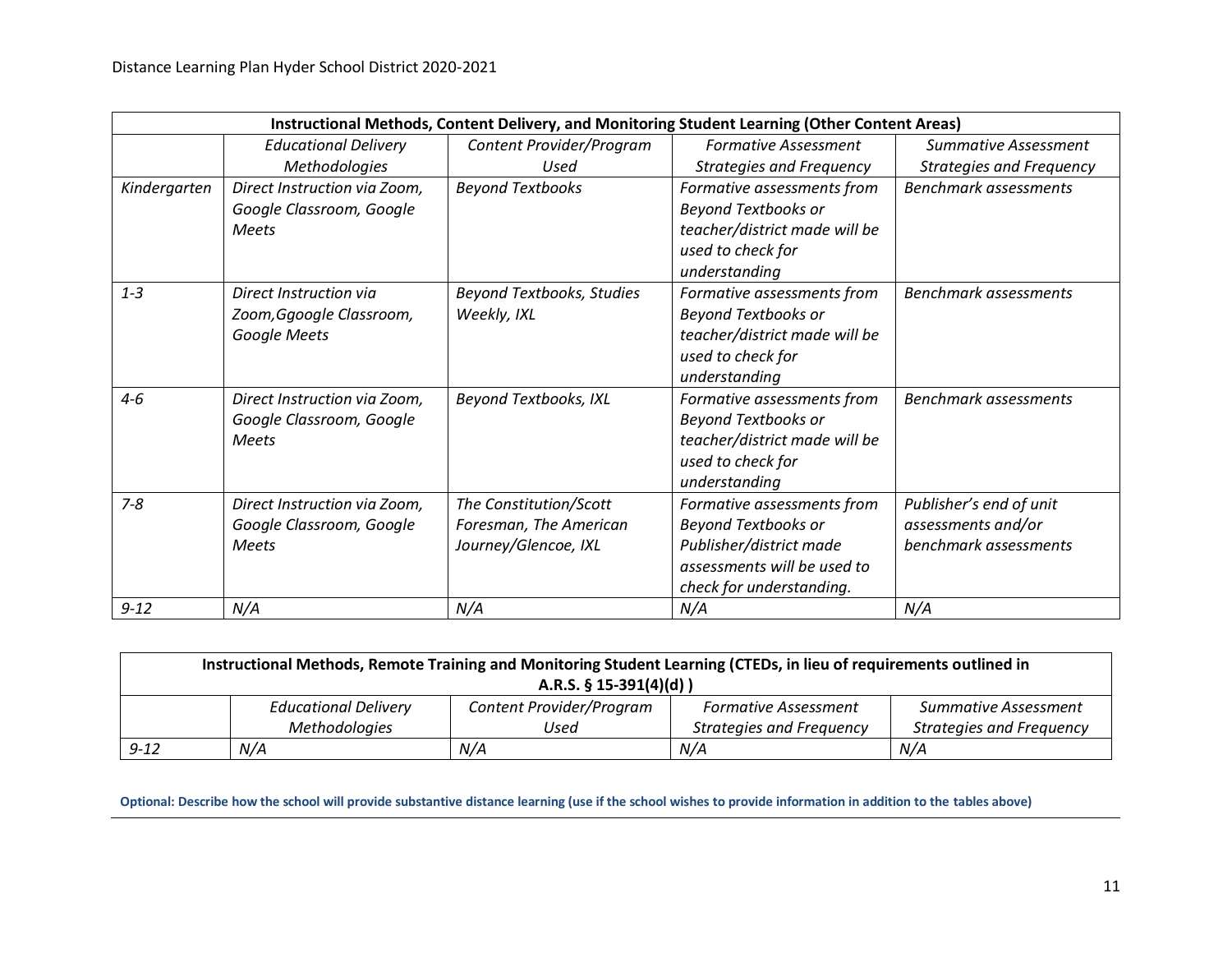### Meeting the Needs of Students with Disabilities and English Learners.

*a. Describe how the school district will ensure access and meet the needs of students with disabilities.*

#### **In addition to action steps articulated in this document, all state/federal laws and IDEA assurances provided annually to the Department remain applicable and in effect.**

| <b>Action Step</b>                   | <b>Person(s) Responsible</b>             | <b>Frequency and/or Timing</b>          | <b>Evidence of Implementation</b> |
|--------------------------------------|------------------------------------------|-----------------------------------------|-----------------------------------|
|                                      |                                          |                                         |                                   |
| All IDEA guidelines will be strictly | Special Education Coordinator (Sue Wall) | Meeting minutes in students individual  | Lesson plans                      |
| adhered to during the instructional  | Classroom Teachers                       | <b>IEP</b>                              | Teacher logs                      |
| program. IEPs, parent contacts, and  | Speech Teacher                           |                                         | Special Education documentation,  |
| accommodated instruction will be     | District Superintendent (Martha Jones)   | As needed-Instruction will be daily.    | Computer Program Records          |
| provided. If needed, on campus       |                                          |                                         | Staff assignments                 |
| instruction will be provided.        |                                          | One on one instruction for severe needs |                                   |
|                                      |                                          | students will be provided if needed     |                                   |

#### **Process for Implementing Action Step**

The previous special education teacher/director and speech teacher started this process in March when schools were closed and went to remote learning. They coordinated services and met with teachers and contacted parents to ensure continuity of services for the remainder of the school year. On-site services will be provided for all students with IEPs (at parent's request) during school closure unless prevented by public health. The speech teacher and current special education teacher will continue to monitor IEPs to ensure continuity of services.

#### *b. Describe how the school district will ensure access and meet the needs of English learners.*

| <b>Action Step</b>                          | <b>Person(s) Responsible</b> | <b>Frequency and/or Timing</b> | <b>Evidence of Implementation</b> |
|---------------------------------------------|------------------------------|--------------------------------|-----------------------------------|
| <b>Process for Implementing Action Step</b> |                              |                                |                                   |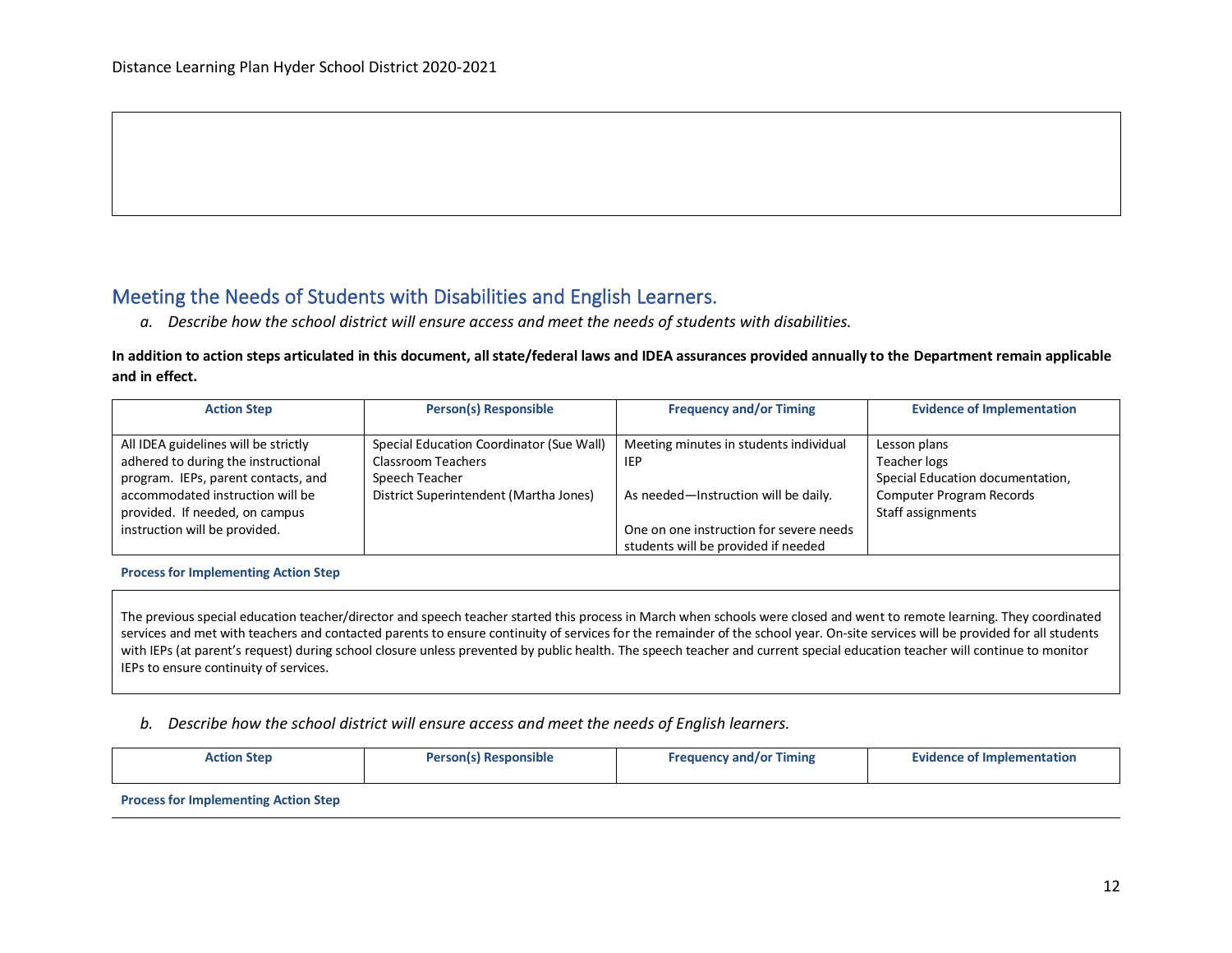SEi teachers will follow their ILLP Student Plans and meet with their English learners on a daily basis by Zoom or Google Meets to assist them with their language and academic standards. On site services will be provided for students (at parent's request) during school closure unless prevented by public health.

## Social and Emotional Learning Support for Students (1.a.v)

*Check the boxes below to indicate which will be provided to students to support social emotional learning and how counseling services will be provided for each grade band.*

|                         |                                       | Kinder    | 1-3 | 4-5 | $6 - 8$ | $9 - 12$ |
|-------------------------|---------------------------------------|-----------|-----|-----|---------|----------|
|                         | <b>Teacher Check-in</b>               | $\lambda$ |     |     |         |          |
|                         | Packet of Social and Emotional Topics |           |     |     |         |          |
| <b>Social Emotional</b> | <b>Online Social Emotional videos</b> |           |     |     |         |          |
| <b>Learning</b>         | <b>Parent Training</b>                |           |     |     |         |          |
|                         | Other:                                |           |     |     |         |          |

|                            |           | <b>Kinder</b>             | $1 - 3$ | $4 - 5$ | $6-8$                     | $9 - 12$ |
|----------------------------|-----------|---------------------------|---------|---------|---------------------------|----------|
|                            | In-Person | $\mathbf{v}$<br>$\lambda$ | ◠       |         | $\cdot$<br>↗              |          |
|                            | Phone     |                           |         |         | $\checkmark$<br>$\lambda$ |          |
| <b>Counseling Services</b> | Webcast   | v<br>$\sqrt{ }$           | ◠       |         | $\checkmark$              |          |
|                            | Email/IM  |                           |         |         |                           |          |
|                            | Other:    |                           |         |         |                           |          |

*Provide a description of how the school district will provide social and emotional learning support to students using the methods identified in the above charts.*

| <b>Action Step</b>                    | Person(s) Responsible           | <b>Frequency and/or Timing</b> | <b>Evidence of Implementation</b> |
|---------------------------------------|---------------------------------|--------------------------------|-----------------------------------|
|                                       |                                 |                                |                                   |
| National Board Certified Counselor on | School counselor-Candy St Clair | When needed                    | Counselor journal                 |
| staff to provide in person or zoom    |                                 |                                |                                   |
| support                               |                                 |                                |                                   |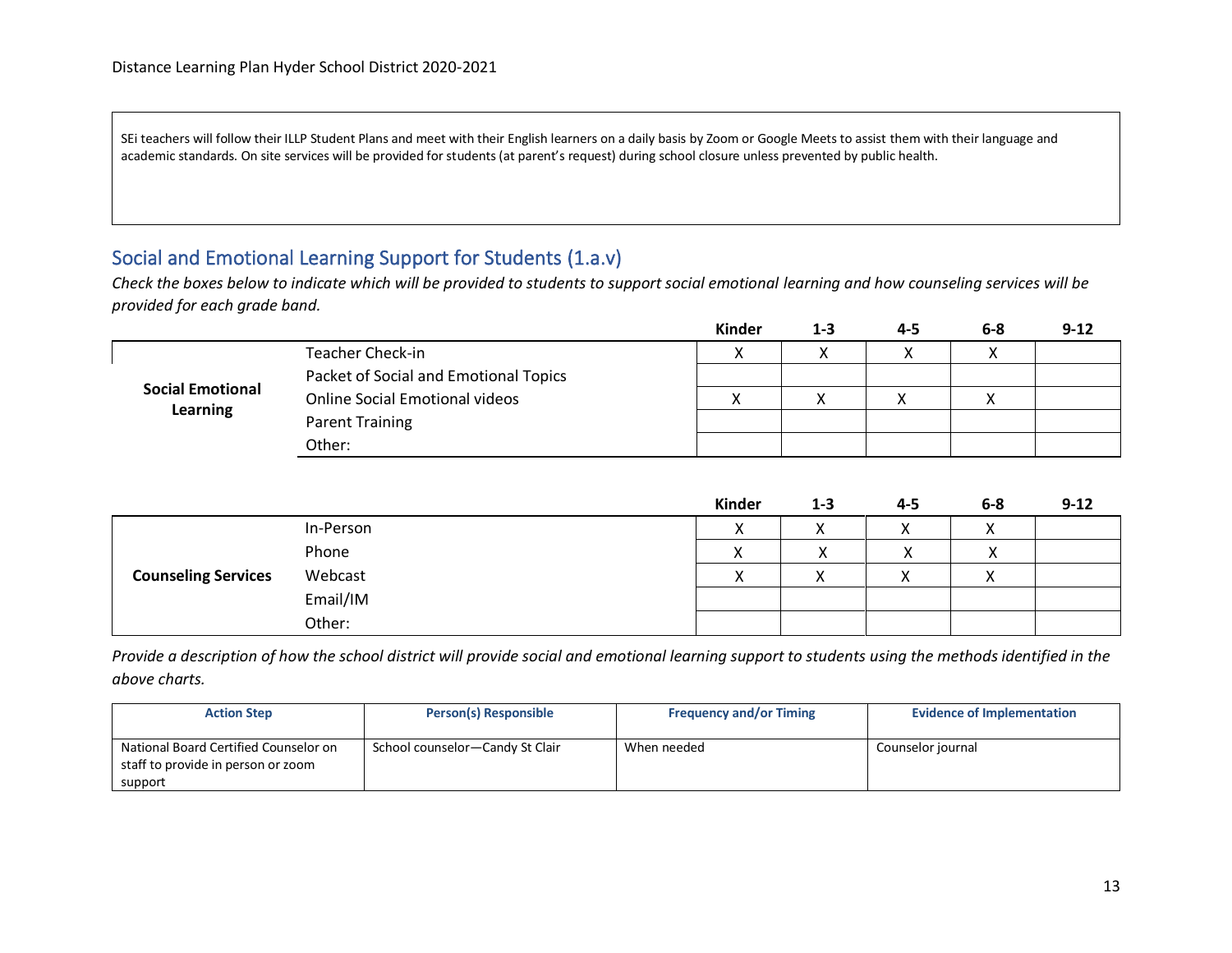# Demonstrating Mastery of Academic Content (1.a.vi)

*Describe how the school district will require students to demonstrate ongoing competency or mastery in grade level or advanced grade level content.*

| <b>Action Step(s)</b>                 | <b>Person(s) Responsible</b> | <b>Frequency and/or Timing</b> | <b>Evidence of Implementation</b> |
|---------------------------------------|------------------------------|--------------------------------|-----------------------------------|
| <b>NWEA</b><br><b>Summative Tests</b> | Teachers                     | Monthly & Quarterly            | Scheduling calendar, Lesson Plans |

# Benchmark Assessments (1.a.vii)

*In the tables below, list the assessments that will be used for benchmarking in grades K-12 in English language arts and mathematics (i.e. NWEA MAP, Galileo, Fountas and Pinnell BAS, etc.), the manner in which the assessment will be given, and the proposed date(s) the assessment(s) will be given. Career and Technical Education Districts should submit N/A.* 

| <b>Benchmark Assessments (Math)</b> |                                                                                        |                                                                     |                                                                                                               |  |
|-------------------------------------|----------------------------------------------------------------------------------------|---------------------------------------------------------------------|---------------------------------------------------------------------------------------------------------------|--|
|                                     | Assessment(s) to be used (Name of<br>Assessment and/or Assessment<br>Provider/Creator) | Plan for Assessment (online, in person,<br>at testing center, etc.) | Proposed date(s) of assessments                                                                               |  |
| Kindergarten                        | Map/NWEA<br>GO MATH/Houghton Mifflin Harcourt                                          | On-line, in-person                                                  | August $12^{th}$ – August $21^{st}$<br>May $3^{rd}$ – May $14^{th}$                                           |  |
| $1 - 3$                             | Map/NWEA<br><b>GO MATH/Houghton Mifflin Harcourt</b>                                   | On-line, in-person                                                  | August $12^{th}$ – August $21^{st}$<br>December $1^{st}$ – December $11^{th}$<br>May $3^{rd}$ – May 14th      |  |
| $4 - 6$                             | Map/NWEA<br>GO MATH/ Houghton Mifflin Harcourt                                         | On-line, in-person                                                  | August $12^{th}$ – August $21^{st}$<br>December $1^{st}$ – December $11^{th}$<br>May $3^{rd}$ – May $14^{th}$ |  |
| $7 - 8$                             | Map/NWEA<br>GO MATH/Houghton Mifflin Harcourt                                          | On-line, in-person                                                  | August $12^{th}$ – August $21^{st}$<br>December $1^{st}$ – December $11^{th}$<br>May $3^{rd}$ – May $14^{th}$ |  |
| $9 - 12$                            | NA                                                                                     | NA.                                                                 | ΝA                                                                                                            |  |